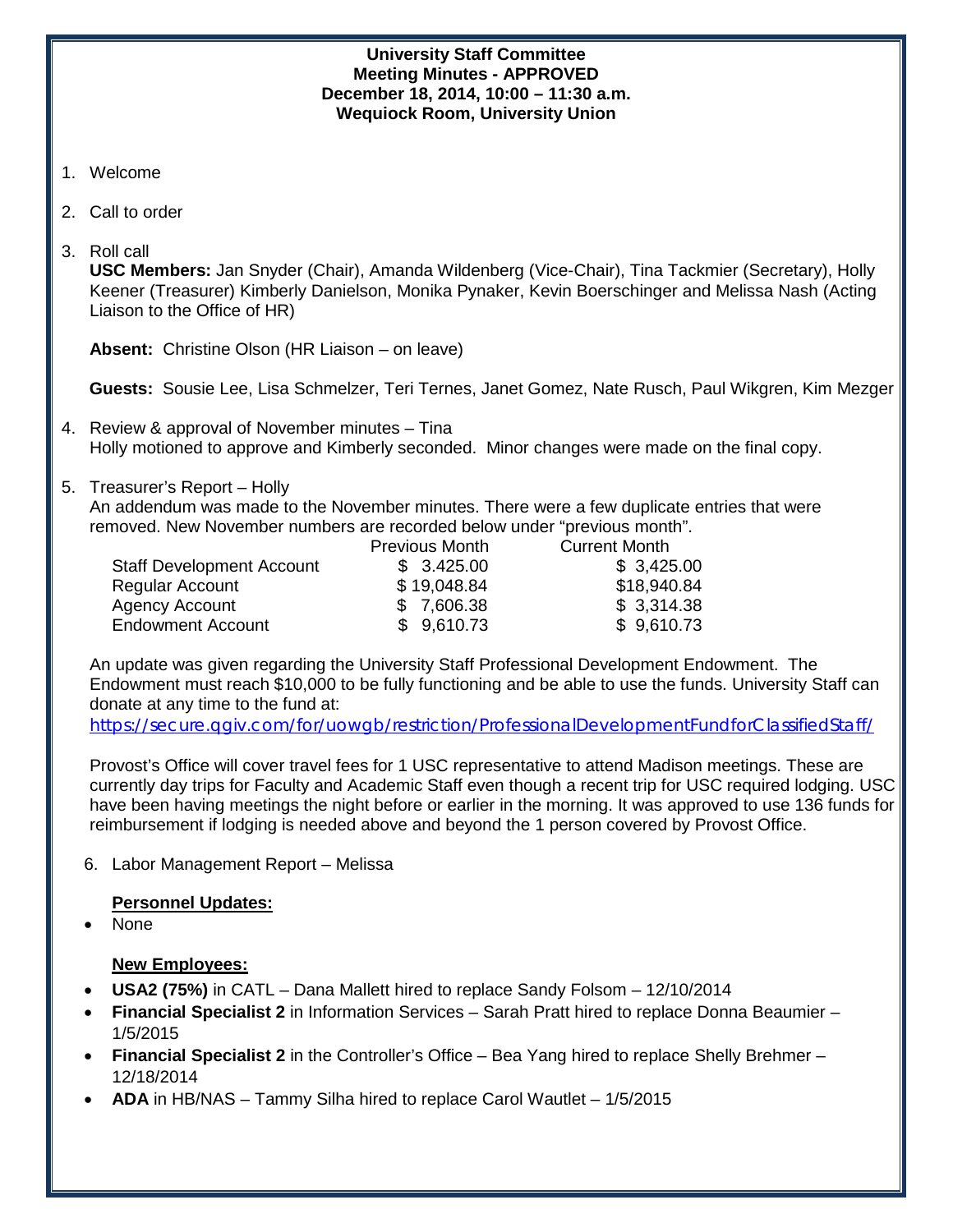# **Positions Waiting to be Filled:**

- **Auto Equipment Tech Master** in Facilities Management Initial recruitment to replace David Krout failed. Posted this position at the Auto/Equip Tech Master level through 1/18/2015
- **USA2 (75%)** in the Office of Grants and Research Screening applicants to replace Charmaine Robaidek
- **IS Business Automation Analyst** in the Office of Financial Aid Posted through 12/21/2014 to replace Karen Sevick (change in title)
- **Elect Tech Media Intermediate** in ATS posted through 1/5/2015 to replace Ron Kottnitz
- **ADA** in Nursing screening applicants to replace Ruth Pearson
- **USA2 (55%)** in Student Life posted through 12/21/2014 to replace Bea Yang
- **Office Operations Associate (50%)** in Purchasing new position posted through 1/18/2015
- **ADA** in Humanistic Studies posted through 1/4/2015 to replace Karely Mendez
- **LSA-Advanced** in the Library will be posted to replace Leah Liebergen
- 7. USC governance committee reports/updates (as available)
	- A. Election Committee Sue Machuca was selected to replace Liz Hessler on the Partnership and External Affairs Working Group.
	- B. Personnel Committee Waiting on survey results from the Grievance and Layoffs Open Forums.
	- C. Professional Development Committee Still looking at date options for the fall 2015 US Conference. The committee is investigating a possible Thursday date option.

The joint workshops between US and AS are ongoing. Transforming Workplace Conflict is Jan. 15 at 2pm.

US Professional Development forms are currently being revamped.

- 8. Campus shared governance committee reports/updates (as available)
	- A. Awards & Recognition Committee Cheryl Pieper
	- B. Committee on Legislative Affairs (3 reps TBD) Election Committee is working on finding reps
	- C. Committee on Workload & Compensation Kevin Boerschinger (2 more reps TBD) No Report
	- D. Library & Instructional Technology Committee (3 reps TBD) No Report
- 9. Campus appointive committee reports/updates (as available)
	- A. Chancellor's Inclusive Excellence Advisory Committee Nicole Miller
	- B. Committee on Disability Issues Jayne Kluge
	- C. Health & Safety Committee Tony La Luzerne & Theresa Mullen
	- D. University Planning & Innovation Council Sousie Lee & Tracy Van Erem
	- E. Invent the Future Steering Committee Liz Hessler
	- F. Invent the Future Working Groups:
		- i. Academic Portfolio Nicole Miller
		- ii. Enrollment Christine Nelson & Tina Tackmier
		- iii. Innovation & Growth Kevin Boerschinger, Cindy Estrup, & Barb Holschbach
		- iv. Partnerships & External Affairs –Amanda Wildenberg & TBD The working group has submitted a survey in the LOG looking for feedback.
- 10. UW State Classified Staff Council reports/updates
	- A. Monthly group and policy meetings Telepresence meetings are ongoing.
	- B. November UWS shared governance video conference w/ Al Crist
	- C. December state rep group meeting

Good discussions. There are some US at other campuses that get release time to get work done. Possibly looking at that at UWGB.

A letter was drafted regarding probation period to stick to 6 month probation and sent to UW System. It was the hope that each campus would draft a letter.